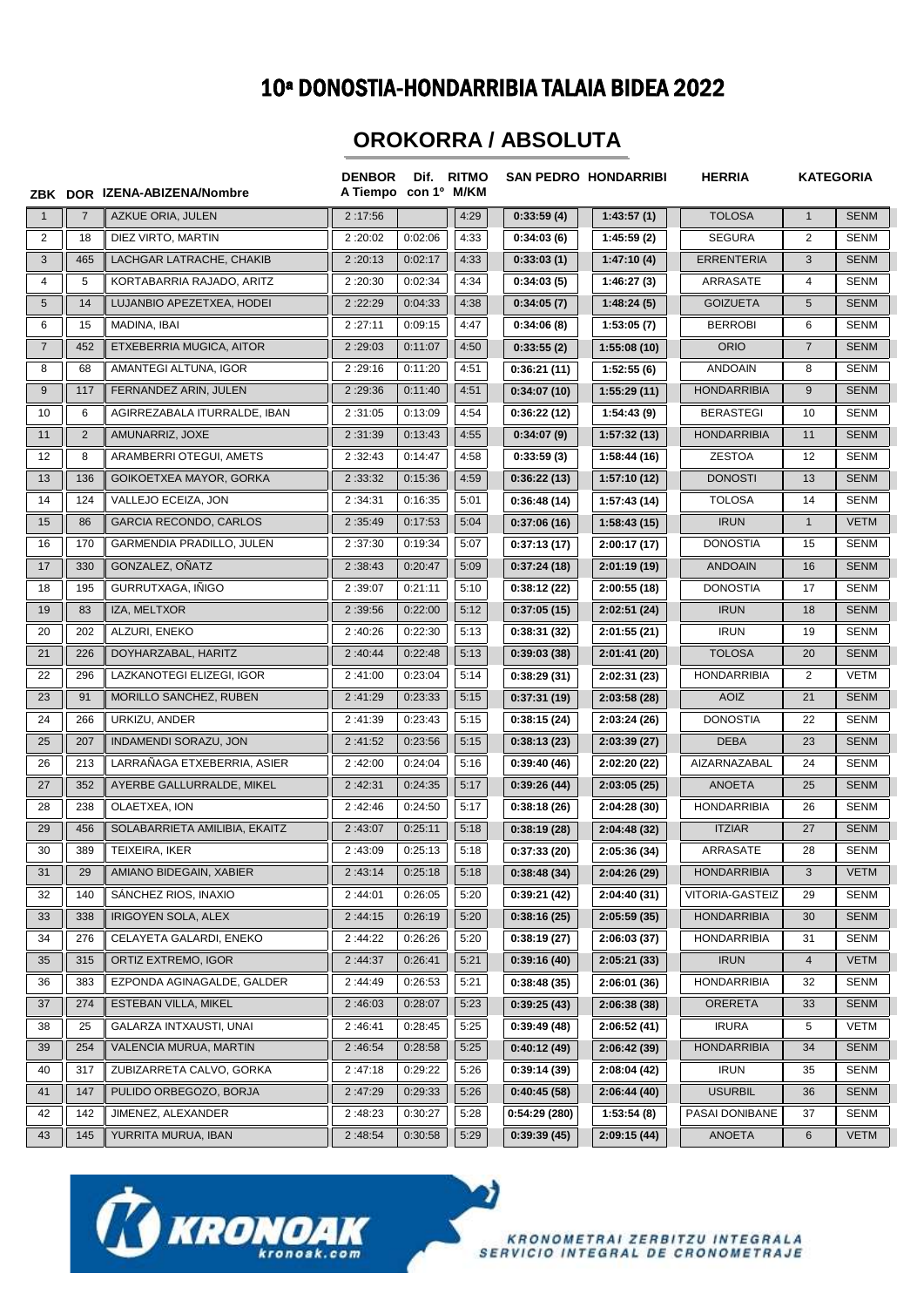| ZBK |     | DOR IZENA-ABIZENA/Nombre             | <b>DENBOR</b><br>A Tiempo con 1º M/KM | Dif.    | <b>RITMO</b> |              | <b>SAN PEDRO HONDARRIBI</b> | <b>HERRIA</b>            |                | <b>KATEGORIA</b> |
|-----|-----|--------------------------------------|---------------------------------------|---------|--------------|--------------|-----------------------------|--------------------------|----------------|------------------|
| 44  | 206 | GOIKOETXEA, IBAN                     | 2:50:47                               | 0:32:51 | 5:33         | 0:38:40(33)  | 2:12:07 (50)                | <b>ATAUN</b>             | 38             | <b>SENM</b>      |
| 45  | 78  | ORONOZ, EGOITZ                       | 2:50:57                               | 0:33:01 | 5:33         | 0:39:42(47)  | 2:11:15 (48)                | <b>HONDARRIBIA</b>       | 39             | <b>SENM</b>      |
| 46  | 378 | PÉREZ CUESTA, FIDEL                  | 2:51:16                               | 0:33:20 | 5:34         | 0:41:14(59)  | 2:10:02 (47)                | <b>IOSTIA-SAN SEBAS</b>  | 40             | <b>SENM</b>      |
| 47  | 277 | SUSPERREGUI UGARTE, IÑAKI            | 2:51:20                               | 0:33:24 | 5:34         | 0:38:28(30)  | 2:12:52 (52)                | <b>HONDARRIBIA</b>       | 41             | <b>SENM</b>      |
| 48  | 228 | HOFF IZQUIERDO, JAVIER               | 2:51:45                               | 0:33:49 | 5:35         | 0:41:49(66)  | 2:09:56 (46)                | <b>IRÚN</b>              | $\overline{7}$ | <b>VETM</b>      |
| 49  | 107 | ALBERDI ERAUSKIN, IÑIGO              | 2:52:03                               | 0:34:07 | 5:35         | 0:43:20(94)  | 2:08:43(43)                 | <b>BARTZELONA</b>        | 42             | <b>SENM</b>      |
| 50  | 179 | GONZÁLEZ VÁZQUEZ. SANTI              | 2:52:19                               | 0:34:23 | 5:36         | 0:42:58(90)  | 2:09:21 (45)                | <b>ALEGIA</b>            | 8              | <b>VETM</b>      |
| 51  | 186 | CARCEDO GONZALEZ, XABI               | 2:52:39                               | 0:34:43 | 5:36         | 0:40:29(53)  | 2:12:10(51)                 | <b>LASARTE ORIA</b>      | 9              | <b>VETM</b>      |
| 52  | 105 | LAGUARDIA IGUIÑIZ, JABIER            | 2:53:22                               | 0:35:26 | 5:38         | 0:38:50(37)  | 2:14:32 (60)                | <b>HONDARRIBIA</b>       | 43             | <b>SENM</b>      |
| 53  | 109 | RODRÍGUEZ CUESTA, MIKEL              | 2:53:24                               | 0:35:28 | 5:38         | 0:40:21(50)  | 2:13:03(53)                 | <b>ANSOAIN</b>           | 44             | <b>SENM</b>      |
| 54  | 469 | FERNANDEZ, PEDRO                     | 2:54:22                               | 0:36:26 | 5:40         | 0:42:23(76)  | 2:11:59 (49)                |                          | 45             | <b>SENM</b>      |
| 55  | 60  | LINO JIMÉNEZ, BORJA                  | 2:54:48                               | 0:36:52 | 5:41         | 0:41:15(60)  | 2:13:33(56)                 | <b>BARAKALDO</b>         | 46             | <b>SENM</b>      |
| 56  | 301 | ESUAIN MARTIARENA, INIGO             | 2:55:22                               | 0:37:26 | 5:42         | 0:42:04(71)  | 2:13:18(55)                 | <b>IRUN</b>              | 10             | <b>VETM</b>      |
| 57  | 183 | BUSTINDUI PERTIKA, TXOMIN            | 2:55:38                               | 0:37:42 | 5:42         | 0:41:22(63)  | 2:14:16 (58)                | ONDARRU                  | 47             | <b>SENM</b>      |
| 58  | 95  | BERMUDEZ, MARTXEL                    | 2:55:46                               | 0:37:50 | 5:42         | 0:42:33(79)  | 2:13:13 (54)                | <b>IRUN</b>              | 48             | <b>SENM</b>      |
| 59  | 126 | GARMENDIA IRIZAR, XABIER             | 2:56:06                               | 0:38:10 | 5:43         | 0:41:57(68)  | 2:14:09(57)                 | <b>BERA</b>              | 49             | <b>SENM</b>      |
| 60  | 354 | MUJIKA IÑARRA. JULEN                 | 2:56:14                               | 0:38:18 | 5:43         | 0:41:15(61)  | 2:14:59 (62)                | <b>HONDARRIBIA</b>       | 50             | <b>SENM</b>      |
| 61  | 218 | LOS ARCOS AYERDI, BEÑAT              | 2:56:31                               | 0:38:35 | 5:44         | 0:39:20(41)  | 2:17:11(68)                 | <b>DONOSTIA</b>          | 51             | <b>SENM</b>      |
| 62  | 428 | GOMEZ RUBIO, JUAN FELIX              | 2:56:40                               | 0:38:44 | 5:44         | 0:41:20(62)  | 2:15:20 (65)                | <b>HERNANI</b>           | 11             | VETM             |
| 63  | 52  | SAGASTIBELTZA MARIÑELARENA, OINA     | 2:56:54                               | 0:38:58 | 5:45         | 0:42:38(82)  | 2:14:16 (59)                | <b>DONOSTIA</b>          | 52             | <b>SENM</b>      |
| 64  | 11  | <b>ARKONADA PEREZ, SAIOA</b>         | 2:56:56                               | 0:39:00 | 5:45         | 0:43:33(3)   | 2:13:23(1)                  | <b>OÑATI</b>             | $\mathbf{1}$   | <b>SENF</b>      |
| 65  | 135 | APILANEZ URBIETA, MIKEL              | 2:57:11                               | 0:39:15 | 5:45         | 0:41:57(67)  | 2:15:14(64)                 | <b>ORERETA</b>           | 53             | <b>SENM</b>      |
| 66  | 16  | <b>OIARTZABAL ETXEBERRIA, LURDES</b> | 2:57:17                               | 0:39:21 | 5:45         | 0:42:12(1)   | 2:15:05(2)                  | <b>LEZO</b>              | $\mathbf{1}$   | <b>VETF</b>      |
| 67  | 243 | ARANZABAL IMIZCOZ, MIKEL             | 2:57:23                               | 0:39:27 | 5:46         | 0:42:11(75)  | 2:15:12(63)                 | <b>DONOSTIA</b>          | 54             | <b>SENM</b>      |
| 68  | 214 | CARRION MARTIN, DANI                 | 2:57:26                               | 0:39:30 | 5:46         | 0:42:04(72)  | 2:15:22(66)                 | <b>IRUN</b>              | 55             | <b>SENM</b>      |
| 69  | 357 | AGUIRRE MENDINUETA, EKAITZ           | 2:57:32                               | 0:39:36 | 5:46         | 0:42:36(80)  | 2:14:56(61)                 | <b>DONOSTIA</b>          | 56             | <b>SENM</b>      |
| 70  | 258 | RIVAS GOMEZ, LUIS ENRIQUE            | 2:57:48                               | 0:39:52 | 5:46         | 0:40:24(51)  | 2:17:24 (69)                | <b>IRUN</b>              | 57             | <b>SENM</b>      |
| 71  | 133 | <b>FUENTES, IORITZ</b>               | 2:59:05                               | 0:41:09 | 5:49         | 0:41:23(64)  | 2:17:42 (73)                | <b>GETARIA</b>           | 58             | <b>SENM</b>      |
| 72  | 217 | ONGAY SAGARZAZU, ARKAITZ             | 2:59:28                               | 0:41:32 | 5:50         | 0:42:24(77)  | 2:17:04 (67)                | <b>ERRENTERIA</b>        | 59             | <b>SENM</b>      |
| 73  | 278 | AGIRRE MARTIARENA, EÑAUT             | 3:01:00                               | 0:43:04 | 5:53         | 0:38:49(36)  | 2:22:11 (89)                | <b>HONDARRIBIA</b>       | 60             | <b>SENM</b>      |
| 74  | 50  | ETXARRI AZPIROTZ, ALFONTSO           | 3:01:20                               | 0:43:24 | 5:53         | 0:43:11 (92) | 2:18:09 (74)                | ARRUITZ                  | 12             | VETM             |
| 75  | 127 | ARAKAMA BARADIARAN, ZIGOR            | 3:01:37                               | 0:43:41 | 5:54         | 0:42:26(78)  | 2:19:11(78)                 | <b>DONOSTIA</b>          | 13             | <b>VETM</b>      |
| 76  | 326 | OSUA GARCIA, JESUS                   | 3:01:39                               | 0:43:43 | 5:54         | 0:44:03(101) | 2:17:36 (71)                | LASARTE-ORIA             | 61             | SENM             |
| 77  | 461 | <b>GALLEGO SEGURA, GABRIEL</b>       | 3:01:52                               | 0:43:56 | 5:54         | 0:40:32(54)  | 2:21:20(87)                 | <b>ITA MARIA DE BESC</b> | 62             | <b>SENM</b>      |
| 78  | 295 | ARBELAIZ GRACIA, ENEKO               | 3:02:14                               | 0:44:18 | 5:55         | 0:44:35(114) | 2:17:39 (72)                | <b>HONDARRIBIA</b>       | 63             | SENM             |
| 79  | 10  | <b>ARROSPIDE GARMENDIA, LAIANE</b>   | 3:02:19                               | 0:44:23 | 5:55         | 0:44:33(5)   | 2:17:46(3)                  | <b>TOLOSA</b>            | $\overline{2}$ | <b>SENF</b>      |
| 80  | 359 | <b>AGUIRRE ARIN. IBON</b>            | 3:02:31                               | 0:44:35 | 5:56         | 0:43:23(96)  | 2:19:08(77)                 | <b>HONDARRIBIA</b>       | 14             | VETM             |
| 81  | 128 | ARRIZABALAGA ASCARAY, ARRI           | 3:02:49                               | 0:44:53 | 5:56         | 0:42:37(81)  | 2:20:12(82)                 | <b>TOLOSA</b>            | 15             | <b>VETM</b>      |
| 82  | 32  | MONZÓN LÓPEZ, JAVIER                 | 3:02:54                               | 0:44:58 | 5:56         | 0:45:28(134) | 2:17:26 (70)                | ARRE (EZKABARTE)         | 64             | SENM             |
| 83  | 304 | YVAN, MASSON                         | 3:03:13                               | 0:45:17 | 5:57         | 0:41:58(69)  | 2:21:15(86)                 | <b>T MARTIN DE SEIGI</b> | 16             | <b>VETM</b>      |
| 84  | 167 | ELORDI LATIENDA, JULEN               | 3:03:21                               | 0:45:25 | 5:57         | 0:40:39(56)  | 2:22:42 (90)                | ARRIBE                   | 65             | SENM             |
| 85  | 441 | DE LA FUENTE, IGOR                   | 3:03:39                               | 0:45:43 | 5:58         | 0:43:10(91)  | 2:20:29(83)                 | <b>DONOSTIA</b>          | 66             | <b>SENM</b>      |
| 86  | 409 | LECUONA ARANDIGOYEN, ANDER           | 3:03:53                               | 0:45:57 | 5:58         | 0:42:46(87)  | 2:21:07 (84)                | <b>HONDARRIBIA</b>       | 67             | SENM             |
| 87  | 125 | JUANENA PETRIRENA, JOSU              | 3:03:54                               | 0:45:58 | 5:58         | 0:45:27(133) | 2:18:27(75)                 | <b>DONEZTEBE</b>         | 68             | <b>SENM</b>      |
| 88  | 327 | BASTARRIKA MIGUEL, AXIER             | 3:04:04                               | 0:46:08 | 5:59         | 0:42:56(89)  | 2:21:08(85)                 | LEZO                     | 17             | VETM             |
| 89  | 413 | BARBERENA, KOLDO                     | 3:04:11                               | 0:46:15 | 5:59         | 0:44:09(107) | 2:20:02(81)                 | <b>HONDARRIBIA</b>       | 69             | <b>SENM</b>      |
| 90  | 19  | OIARBIDE ETXEBERRIA, LAKE            | 3:04:23                               | 0:46:27 | 5:59         | 0:44:30(111) | 2:19:53 (80)                | <b>IDIAZABAL</b>         | 18             | VETM             |
| 91  | 345 | ELORZ, LUIS                          | 3:04:30                               | 0:46:34 | 5:59         | 0:45:56(141) | 2:18:34(76)                 | <b>HONDARRIBIA</b>       | 70             | <b>SENM</b>      |
| 92  | 31  | BALDA GOIKOETXEA, ION                | 3:04:39                               | 0:46:43 | 6:00         | 0:40:38(55)  | 2:24:01 (93)                | ERRENTERIA               | 71             | SENM             |
| 93  | 106 | <b>GESTAS, NICOLAS</b>               | 3:04:47                               | 0:46:51 | 6:00         | 0:45:10(123) | 2:19:37 (79)                | <b>TARBES</b>            | 72             | <b>SENM</b>      |

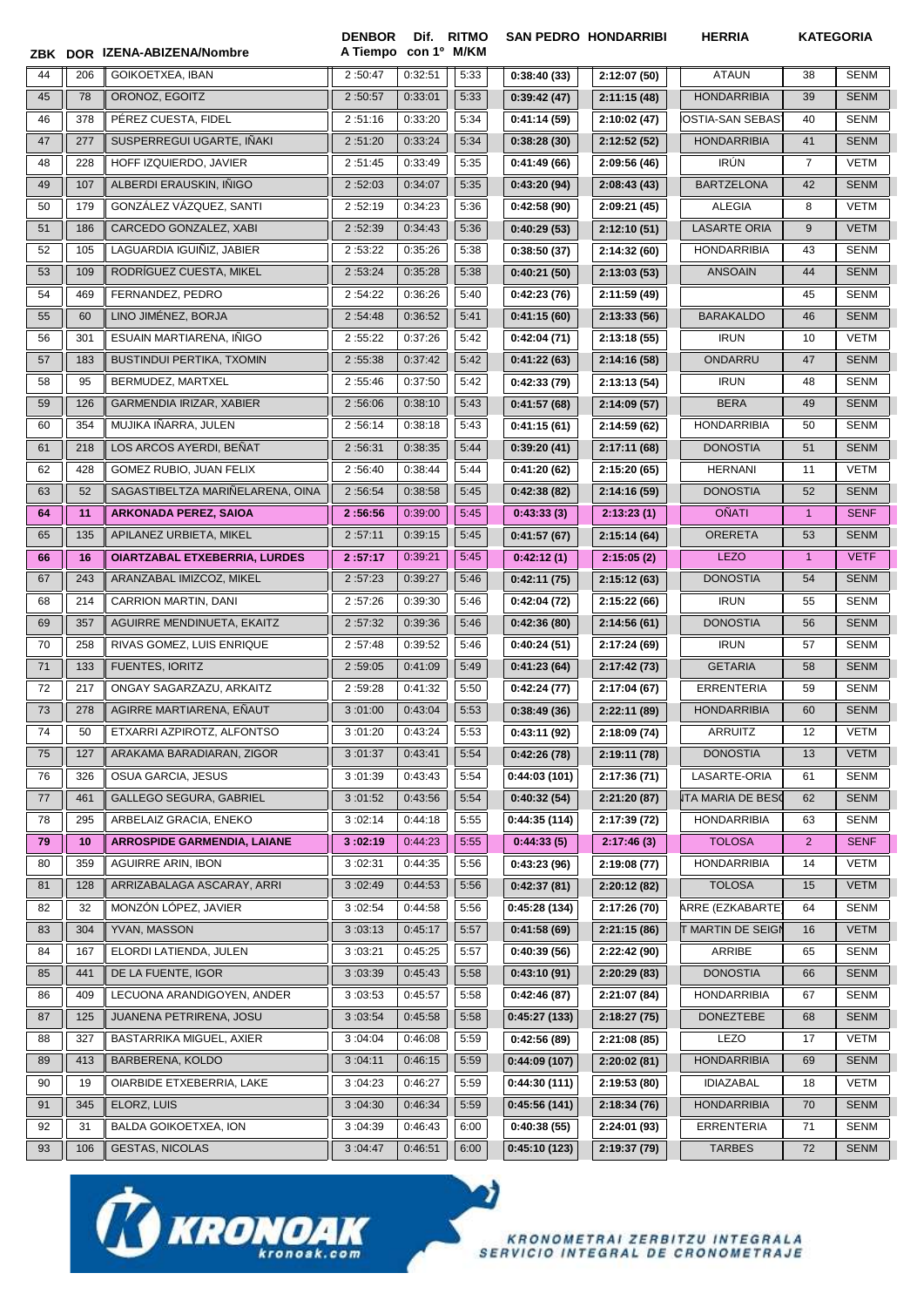|                |     | ZBK DOR IZENA-ABIZENA/Nombre       | <b>DENBOR</b><br>A Tiempo con 1º M/KM | Dif. RITMO |      |              | <b>SAN PEDRO HONDARRIBI</b> | <b>HERRIA</b>          | <b>KATEGORIA</b> |             |
|----------------|-----|------------------------------------|---------------------------------------|------------|------|--------------|-----------------------------|------------------------|------------------|-------------|
| 94             | 12  | <b>RAZKIN MEDRANO, AMAIA</b>       | 3:05:27                               | 0:47:31    | 6:01 | 0:44:32(4)   | 2:20:55(4)                  | <b>UHARTE-ARAKIL</b>   | 3                | <b>SENF</b> |
| 95             | 331 | ANCISAR CEBERIO, ION IMANOL        | 3:05:42                               | 0:47:46    | 6:02 | 0:42:11(74)  | 2:23:31(91)                 | <b>HONDARRIBIA</b>     | 19               | <b>VETM</b> |
| 96             | 252 | HERNÁNDEZ DE DIEGO, DAVID          | 3:07:12                               | 0:49:16    | 6:05 | 0:42:04(70)  | 2:25:08 (99)                | IOSTIA-SAN SEBAS]      | 20               | VETM        |
| 97             | 297 | OSA CHANTRE, ANTXON                | 3:07:20                               | 0:49:24    | 6:05 | 0:45:35(136) | 2:21:45(88)                 | <b>DONOSTIA</b>        | 73               | <b>SENM</b> |
| 98             | 181 | FERNANDEZ DE BARRENA, LUIS         | 3:07:42                               | 0:49:46    | 6:06 | 0:43:43(99)  | 2:23:59 (92)                | <b>IRÚN</b>            | 74               | <b>SENM</b> |
| 99             | 366 | FERNANDEZ RODRÍGUEZ, ISMAEL        | 3:08:04                               | 0:50:08    | 6:06 | 0:43:16(93)  | 2:24:48 (98)                | <b>IRUN</b>            | 21               | <b>VETM</b> |
| 100            | 146 | ODRIOZOLA, JOSU                    | 3:09:43                               | 0:51:47    | 6:10 | 0:45:18(126) | 2:24:25 (95)                | <b>TOLOSA</b>          | 75               | <b>SENM</b> |
| 101            | 26  | MAIZA BEGUIRISTAIN, JOSE JAVIER    | 3:09:55                               | 0:51:59    | 6:10 | 0:41:40(65)  | 2:28:15 (109)               | <b>ETXARRI ARANATZ</b> | 76               | <b>SENM</b> |
| 102            | 51  | CASTELLON BASURKO, JON ANDER       | 3:10:17                               | 0:52:21    | 6:11 | 0:46:10(142) | 2:24:07 (94)                | <b>DONOSTIA</b>        | 77               | <b>SENM</b> |
| 103            | 67  | USARRALDE, IÑAKI                   | 3:10:29                               | 0:52:33    | 6:11 | 0:45:21(129) | 2:25:08 (100)               | <b>ORIO</b>            | 78               | <b>SENM</b> |
| 104            | 40  | LADRÓN DE GUEVARA ARRONDO, EKAI    | 3:10:40                               | 0:52:44    | 6:11 | 0:42:07(73)  | 2:28:33 (112)               | <b>AGURAIN</b>         | 79               | <b>SENM</b> |
| 105            | 93  | <b>CARRICA AZCARRAGA, MAITE</b>    | 3:10:44                               | 0:52:48    | 6:12 | 0:43:20(2)   | 2:27:24(5)                  | <b>DONOSTIA</b>        | $\overline{2}$   | <b>VETF</b> |
| 106            | 34  | URBISTONDO OCHANDORENA, ASIER      | 3:10:45                               | 0:52:49    | 6:12 | 0:44:50(119) | 2:25:55 (101)               | <b>BERRIOZAR</b>       | 80               | <b>SENM</b> |
| 107            | 114 | GODOY HIDALGO, PATXI IMANOL        | 3:10:54                               | 0:52:58    | 6:12 | 0:44:49(117) | 2:26:05 (102)               | <b>BERGARA</b>         | 81               | <b>SENM</b> |
| 108            | 320 | REBOLLO GALLEGO, ANDRÉS            | 3:11:01                               | 0:53:05    | 6:12 | 0:46:18(146) | 2:24:43 (96)                | LEZO                   | 82               | <b>SENM</b> |
| 109            | 438 | PLATA ECHEBERRIA, IVAN             | 3:11:11                               | 0:53:15    | 6:12 | 0:44:08(106) | 2:27:03 (107)               | <b>ERRENTERIA</b>      | 83               | <b>SENM</b> |
| 110            | 434 | ZABALETA ARAMBURU, GORKA           | 3:11:11                               | 0:53:15    | 6:12 | 0:44:23(110) | 2:26:48 (106)               | <b>HONDARRIBIA</b>     | 84               | <b>SENM</b> |
| 111            | 157 | GALARRAGA LOPEZ, KIMETZ            | 3:11:14                               | 0:53:18    | 6:13 | 0:40:27(52)  | 2:30:47 (129)               | <b>DONOSTIA</b>        | 85               | <b>SENM</b> |
| 112            | 139 | HORNERO SERRANO, VICTOR            | 3:11:27                               | 0:53:31    | 6:13 | 0:45:16(124) | 2:26:11 (103)               | <b>VILLABONA</b>       | 22               | VETM        |
| 113            | 122 | IZARRA ORMAECHEA, JULEN            | 3:11:28                               | 0:53:32    | 6:13 | 0:46:42(151) | 2:24:46(97)                 | <b>ZUMAIA</b>          | 86               | <b>SENM</b> |
| 114            | 329 | RIVERAS FERNANDEZ, OSCAR           | 3:11:54                               | 0:53:58    | 6:14 | 0:42:44(86)  | 2:29:10 (115)               | <b>IRUN</b>            | 87               | <b>SENM</b> |
| 115            | 439 | VERTIZ NAVARRO, GORKA              | 3:11:55                               | 0:53:59    | 6:14 | 0:44:46(115) | 2:27:09 (108)               | <b>HONDARRIBIA</b>     | 88               | <b>SENM</b> |
| 116            | 353 | LEZERTUA ATXAGA, JOSU              | 3:12:21                               | 0:54:25    | 6:15 | 0:44:05(102) | 2:28:16 (110)               | <b>MUTRIKU</b>         | 89               | <b>SENM</b> |
| 117            | 201 | MUZÁS COLERA, IKER                 | 3:13:04                               | 0:55:08    | 6:16 | 0:43:20(95)  | 2:29:44 (119)               | <b>DONOSTIA</b>        | 23               | <b>VETM</b> |
| 118            | 355 | SAGARZAZU LECUONA, ION             | 3:13:15                               | 0:55:19    | 6:16 | 0:42:38(83)  | 2:30:37 (127)               | <b>HONDARRIBIA</b>     | 90               | <b>SENM</b> |
| 119            | 406 | RICO VIDAL, AITOR                  | 3:13:18                               | 0:55:22    | 6:17 | 0:42:52(88)  | 2:30:26 (126)               | <b>DONOSTIA</b>        | 24               | <b>VETM</b> |
| 120            | 173 | GABIRONDO ELORZA, XABIER           | 3:13:56                               | 0:56:00    | 6:18 | 0:45:21(128) | 2:28:35 (113)               | <b>ALKIZA</b>          | 25               | <b>VETM</b> |
| 121            | 164 | URDANGARIN, ENEKO                  | 3:14:10                               | 0:56:14    | 6:18 | 0:45:18(125) | 2:28:52 (114)               | <b>USURBIL</b>         | 91               | <b>SENM</b> |
| 122            | 367 | ARRUTI FERNANDEZ, AXIER            | 3:14:23                               | 0:56:27    | 6:19 | 0:44:46(116) | 2:29:37 (118)               | <b>GASTEIZ</b>         | 26               | <b>VETM</b> |
| 123            | 232 | ÁLVAREZ PÉREZ-SOSTOA, DENIS        | 3:15:01                               | 0:57:05    | 6:20 | 0:45:46(140) | 2:29:15 (116)               | <b>HONDARRIBIA</b>     | 92               | <b>SENM</b> |
| $\frac{1}{24}$ | 298 | MOLEDO COLLADO, ASIER              | 3:15:07                               | 0:57:11    | 6:20 | 0:43:44(100) | 2:31:23(132)                | ERRENTERIA             | 93               | <b>SENM</b> |
| 125            | 223 | BIDEGAIN GALARRAGA, MIKEL          | 3:15:08                               | 0:57:12    | 6:20 | 0:48:31(172) | 2:26:37 (104)               | <b>DONOSTIA</b>        | 27               | VETM        |
| 126            | 459 | URBIZU URIBE, IKER                 | 3:15:15                               | 0:57:19    | 6:20 | 0:40:44(57)  | 2:34:31 (142)               | <b>DONOSTIA</b>        | 94               | SENM        |
| 127            | 251 | JUÁREZ CABEZAS, RAFA               | 3:15:30                               | 0:57:34    | 6:21 | 0:45:36(137) | 2:29:54 (120)               | <b>TOLOSA</b>          | 95               | <b>SENM</b> |
| 128            | 30  | VILLAR HERNANDEZ, SERGIO           | 3:15:39                               | 0:57:43    | 6:21 | 0:45:23(130) | 2:30:16 (124)               | <b>DONOSTIA</b>        | 28               | VETM        |
| 129            | 210 | IBARROLA LOPEZ DE ALDA, MIKEL GOTZ | 3:16:06                               | 0:58:10    | 6:22 | 0:45:24(132) | 2:30:42 (128)               | VITORIA-GAZTEIZ        | 29               | <b>VETM</b> |
| 130            | 132 | MENDIA ZUFIAURRE, GORKA            | 3:16:21                               | 0:58:25    | 6:22 | 0:46:16(145) | 2:30:05 (122)               | URRETXU                | 30               | VETM        |
| 131            | 9   | <b>ARTOLA BALDA, GARAZI</b>        | 3:16:50                               | 0:58:54    | 6:23 | 0:45:44(7)   | 2:31:06(7)                  | <b>ZUMAIA</b>          | $\overline{4}$   | <b>SENF</b> |
| 132            | 391 | <b>GOROSTIDI PULGAR, MIKEL</b>     | 3:16:51                               | 0:58:55    | 6:23 | 0:48:20(168) | 2:28:31(111)                | SAN SEBASTIÁN          | 31               | VETM        |
| 133            | 4   | PEREZ DE LEZETA GONZALEZ, TANIT    | 3:16:53                               | 0:58:57    | 6:24 | 0:48:20(9)   | 2:28:33(6)                  | <b>DONOSTIA</b>        | 3                | <b>VETF</b> |
| 134            | 79  | BRAVO SAEZ DE URABAIN, SERGIO      | 3:17:05                               | 0:59:09    | 6:24 | 0:46:57(155) | 2:30:08 (123)               | VITORIA-GASTEIZ        | 96               | <b>SENM</b> |
| 135            | 104 | ESTANGA ARRIZUBIETA, IMANOL        | 3:17:15                               | 0:59:19    | 6:24 | 0:45:19(127) | 2:31:56 (133)               | LEKUNBERRI             | 32               | <b>VETM</b> |
| 136            | 92  | LABACA LIZARAZU, ANDONI            | 3:17:34                               | 0:59:38    | 6:25 | 0:44:07(104) | 2:33:27 (138)               | <b>USURBIL</b>         | 97               | SENM        |
| 137            | 89  | EGIBAR BECARTE, IMANOL             | 3:17:37                               | 0:59:41    | 6:25 | 0:44:05(103) | 2:33:32 (139)               | <b>ASTIGARRAGA</b>     | 98               | <b>SENM</b> |
| 138            | 248 | ECHEVESTE EIZAGUIRRE, SILBORE      | 3:17:47                               | 0:59:51    | 6:25 | 0:48:24(170) | 2:29:23 (117)               | <b>HONDARRIBIA</b>     | 99               | SENM        |
| 139            | 257 | GANTXEGI MARITXALAR, EÑAUT         | 3:18:08                               | 1:00:12    | 6:26 | 0:51:30(226) | 2:26:38(105)                | <b>LEZO</b>            | 33               | <b>VETM</b> |
| 140            | 20  | ETXEBESTE ENTENZA, IMANOL          | 3:19:08                               | 1:01:12    | 6:28 | 0:46:56(154) | 2:32:12 (134)               | <b>DONOSTIA</b>        | 34               | VETM        |
| 141            | 119 | ARRUTI LOPETEGI, IKER              | 3:19:20                               | 1:01:24    | 6:28 | 0:48:32(173) | 2:30:48 (130)               | <b>DONOSTIA</b>        | 35               | VETM        |
| 142            | 442 | BARRENETXEA GUERRA, JUAN           | 3:20:28                               | 1:02:32    | 6:31 | 0:50:08(193) | 2:30:20 (125)               | SAN SEBASTIAN          | 100              | SENM        |
| 143            | 445 | BALERDI LAGUARDA, XABIER           | 3:20:46                               | 1:02:50    | 6:31 | 0:50:43(204) | 2:30:03 (121)               | <b>DONOSTIA</b>        | 36               | <b>VETM</b> |

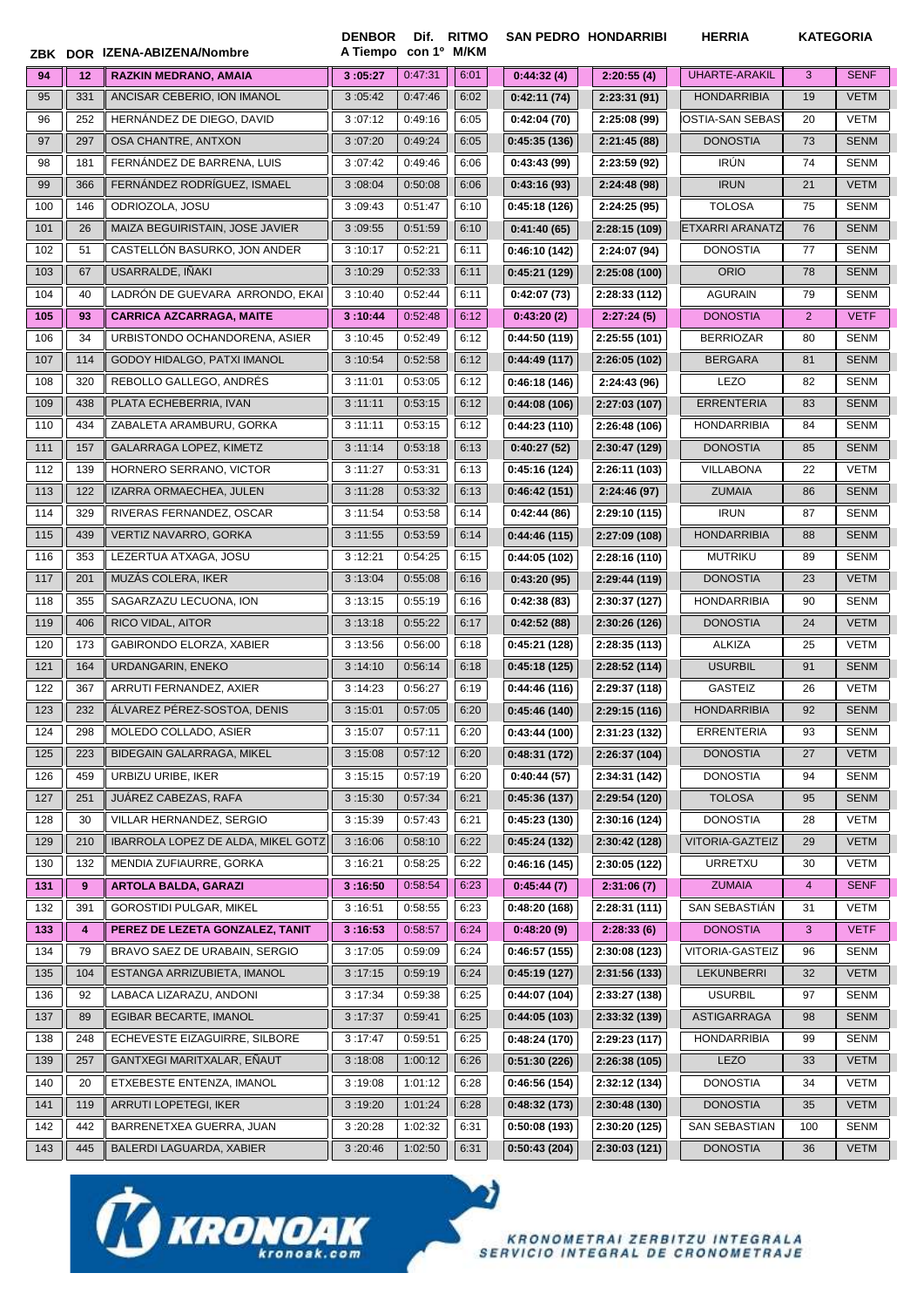|     |     | ZBK DOR IZENA-ABIZENA/Nombre      | <b>DENBOR</b><br>A Tiempo con 1º M/KM | Dif.    | <b>RITMO</b> |              | <b>SAN PEDRO HONDARRIBI</b> | <b>HERRIA</b>        |                | <b>KATEGORIA</b> |
|-----|-----|-----------------------------------|---------------------------------------|---------|--------------|--------------|-----------------------------|----------------------|----------------|------------------|
| 144 | 419 | AZURMENDI CUENYA, GORKA           | 3:20:48                               | 1:02:52 | 6:31         | 0:47:28(156) | 2:33:20 (137)               | <b>DONOSTIA</b>      | 101            | <b>SENM</b>      |
| 145 | 387 | ARIZKORRETA IMAZ, JOXE MANUEL     | 3:20:51                               | 1:02:55 | 6:31         | 0:45:33(135) | 2:35:18 (144)               | <b>LEGAZPI</b>       | 37             | <b>VETM</b>      |
| 146 | 150 | URAIN ARRIZABALAGA, ENEKO         | 3:21:00                               | 1:03:04 | 6:32         | 0:46:41(150) | 2:34:19 (140)               | <b>EIBAR</b>         | 102            | <b>SENM</b>      |
| 147 | 414 | CRESPO IBARROLABURU, XABIER       | 3:21:33                               | 1:03:37 | 6:33         | 0:44:31(112) | 2:37:02 (148)               | <b>ORDIZIA</b>       | 103            | <b>SENM</b>      |
| 148 | 435 | OREJA ARRATIBEL, JOSU             | 3:21:47                               | 1:03:51 | 6:33         | 0:46:38(149) | 2:35:09 (143)               | <b>ERRAZKIN</b>      | 104            | <b>SENM</b>      |
| 149 | 159 | VILLEGAS LÓPEZ, MARCOS            | 3:22:24                               | 1:04:28 | 6:34         | 0:46:27(147) | 2:35:57 (146)               | <b>BURGOS</b>        | 38             | <b>VETM</b>      |
| 150 | 55  | ARRIZABALAGA ARANETA, ARATZ       | 3:22:40                               | 1:04:44 | 6:35         | 0:44:21(109) | 2:38:19 (156)               | <b>BEASAIN</b>       | 105            | <b>SENM</b>      |
| 151 | 193 | BAYO VAZQUEZ, JOSE ANTONIO        | 3:22:49                               | 1:04:53 | 6:35         | 0:44:57(120) | 2:37:52 (152)               | <b>IRÚN</b>          | 39             | <b>VETM</b>      |
| 152 | 13  | <b>ARAKISTAIN JAUREGI, EDURNE</b> | 3:22:54                               | 1:04:58 | 6:35         | 0:48:07(8)   | 2:34:47(9)                  | <b>LEGORRETA</b>     | $\overline{4}$ | <b>VETF</b>      |
| 153 | 212 | PEÑALOSA NICOLAS, IVAN            | 3:23:05                               | 1:05:09 | 6:36         | 0:43:34(97)  | 2:39:31 (168)               | <b>IRUN</b>          | 106            | <b>SENM</b>      |
| 154 | 24  | <b>UGARTE MARTIN, JON</b>         | 3:23:17                               | 1:05:21 | 6:36         | 0:52:19(251) | 2:30:58 (131)               | <b>HONDARRIBIA</b>   | 40             | <b>VETM</b>      |
| 155 | 45  | <b>FERNANDEZ BARRADO, ANE</b>     | 3:23:39                               | 1:05:43 | 6:37         | 0:45:21(6)   | 2:38:18(11)                 | <b>DONOSTIA</b>      | 5              | <b>SENF</b>      |
| 156 | 403 | SANCHEZ GONZALEZ, GUSTAVO         | 3:24:03                               | 1:06:07 | 6:38         | 0:45:00(121) | 2:39:03 (162)               | <b>IRUN</b>          | 41             | <b>VETM</b>      |
| 157 | 57  | ULAYAR PETRINA, AITOR             | 3:24:03                               | 1:06:07 | 6:38         | 0:45:04(122) | 2:38:59 (160)               | <b>DONOSTIA</b>      | 107            | <b>SENM</b>      |
| 158 | 299 | FELNAGEL, SASCHA                  | 3:24:08                               | 1:06:12 | 6:38         | 0:50:56(216) | 2:33:12 (136)               | <b>LEIPZIG</b>       | 42             | <b>VETM</b>      |
| 159 | 451 | <b>FESTA ICHASO, AMAYA</b>        | 3:24:12                               | 1:06:16 | 6:38         | 0:50:55(14)  | 2:33:17(8)                  | <b>HONDARRIBIA</b>   | 5              | <b>VETF</b>      |
| 160 | 58  | MENENDEZ FERNANDEZ, MANOLO        | 3:24:24                               | 1:06:28 | 6:38         | 0:46:43(152) | 2:37:41 (151)               | <b>LUANCO</b>        | 43             | <b>VETM</b>      |
| 161 | 225 | AGIRRE ARANA, JAVI                | 3:24:40                               | 1:06:44 | 6:39         | 0:45:40(139) | 2:39:00(161)                | <b>IRÚN</b>          | 44             | <b>VETM</b>      |
| 162 | 407 | ALDANA MITXELENA, JUANKAR         | 3:24:42                               | 1:06:46 | 6:39         | 0:45:39(138) | 2:39:03 (163)               | <b>IRUN</b>          | 45             | VETM             |
| 163 | 90  | <b>GARCIA ADAN, PSKAR</b>         | 3:24:58                               | 1:07:02 | 6:39         | 0:47:44(158) | 2:37:14 (149)               | <b>VITORIA</b>       | 108            | <b>SENM</b>      |
| 164 | 208 | ETXEZARRETA ARAMBURU, IMANOL      | 3:25:33                               | 1:07:37 | 6:40         | 0:51:02(221) | 2:34:31 (141)               | URRETXU              | 109            | <b>SENM</b>      |
| 165 | 121 | UGARTEMENDIA ASTIGARRAGA, IÑIGO   | 3:25:44                               | 1:07:48 | 6:41         | 0:42:39(85)  | 2:43:05 (187)               | <b>HONDARRIBIA</b>   | 46             | <b>VETM</b>      |
| 166 | 401 | TIJERO URRESTARAZU, GAIZKA        | 3:25:44                               | 1:07:48 | 6:41         | 0:42:38(84)  | 2:43:06 (188)               | <b>HONDARRIBIA</b>   | 110            | <b>SENM</b>      |
| 167 | 87  | PASTRIAN PRIETO, JUAN             | 3:26:09                               | 1:08:13 | 6:42         | 0:50:42(203) | 2:35:27 (145)               | <b>URRETXU</b>       | 47             | <b>VETM</b>      |
| 168 | 468 | ALKORTA ZABALETA, MIKEL           | 3:26:45                               | 1:08:49 | 6:43         | 0:44:07(105) | 2:42:38 (182)               | <b>DONOSTIA</b>      | 111            | <b>SENM</b>      |
| 169 | 253 | BERRUETA GOLDARAZ, IGOR           | 3:26:45                               | 1:08:49 | 6:43         | 0:50:30(201) | 2:36:15 (147)               | <b>ERRENTERIA</b>    | 48             | <b>VETM</b>      |
| 170 | 100 | <b>UCAR SOLA, MIKEL</b>           | 3:27:09                               | 1:09:13 | 6:44         | 0:44:49(118) | 2:42:20 (180)               | <b>ORKOIEN</b>       | 112            | <b>SENM</b>      |
| 171 | 376 | PÉREZ FERNÁNDEZ, JAVIER           | 3:27:35                               | 1:09:39 | 6:44         | 0:46:10(143) | 2:41:25 (176)               | <b>HONDARRIBIA</b>   | 49             | <b>VETM</b>      |
| 172 | 288 | URANGA CABALLERO, INIGO           | 3:27:45                               | 1:09:49 | 6:45         | 0:48:37(178) | 2:39:08 (164)               | <b>HERNANI</b>       | 50             | <b>VETM</b>      |
| 173 | 138 | DEL BARRIO DELGADO, KRISTIAN      | 3:28:03                               | 1:10:07 | 6:45         | 0:48:35(176) | 2:39:28 (167)               | <b>DONOSTIA</b>      | 51             | <b>VETM</b>      |
| 174 | 236 | CRESPO IBARROLABURU, INIGO        | 3:28:30                               | 1:10:34 | 6:46         | 0:48:43(181) | 2:39:47 (170)               | ORDIZIA              | 52             | VETM             |
| 175 | 336 | CARRILLO, AMANCIO                 | 3:28:31                               | 1:10:35 | 6:46         | 0:48:45(183) | 2:39:46 (169)               | LASARTE-ORIA         | 53             | <b>VETM</b>      |
| 176 | 312 | CERDÁN GÓMEZ, ROBERTO             | 3:28:33                               | 1:10:37 | 6:46         | 0:44:13(108) | 2:44:20 (191)               | <b>VALENCIA</b>      | 113            | <b>SENM</b>      |
| 177 | 309 | VIGALONDO, IÑIGO                  | 3:28:42                               | 1:10:46 | 6:47         | 0:50:13(198) | 2:38:29 (157)               | <b>GASTEIZ</b>       | 114            | <b>SENM</b>      |
| 178 | 99  | SÁNCHEZ FERNÁNDEZ, FÉLIX          | 3:29:18                               | 1:11:22 | 6:48         | 0:50:46(208) | 2:38:32 (158)               | <b>SORIA</b>         | 54             | <b>VETM</b>      |
| 179 | 227 | <b>GARCÍA SANTOS, ESTÍBALIZ</b>   | 3:29:32                               | 1:11:36 | 6:48         | 0:52:15(18)  | 2:37:17(10)                 | <b>ZAITEGI</b>       | 6              | <b>VETF</b>      |
| 180 | 108 | MARTINEZ BARAYAZARRA, AITOR       | 3:29:33                               | 1:11:37 | 6:48         | 0:52:01(242) | 2:37:32 (150)               | URRETXU              | 115            | <b>SENM</b>      |
| 182 | 302 | SANTOS JAUREGI, XABIER            | 3:29:35                               | 1:11:39 | 6:48         | 0:50:52(214) | 2:38:43 (159)               | <b>DONOSTIA</b>      | 55             | <b>VETM</b>      |
| 181 | 188 | RODRIGUEZ MUÑOZ, BENITO           | 3:29:35                               | 1:11:39 | 6:48         | 0:50:25(200) | 2:39:10 (165)               | <b>IRUN</b>          | 116            | <b>SENM</b>      |
| 183 | 196 | BRAVO AZPEITIA, EKAITZ            | 3:29:48                               | 1:11:52 | 6:49         | 0:51:33(227) | 2:38:15(154)                | LEZO                 | 117            | <b>SENM</b>      |
| 184 | 318 | LOPEZ ESKUDERO, GARIKOITZ         | 3:29:54                               | 1:11:58 | 6:49         | 0:51:36(230) | 2:38:18 (155)               | <b>GOIZUETA</b>      | 118            | SENM             |
| 185 | 155 | <b>GOYA ARRESE, ANA</b>           | 3:30:03                               | 1:12:07 | 6:49         | 0:51:14(15)  | 2:38:49(13)                 | <b>TOLOSA</b>        | $\overline{7}$ | <b>VETF</b>      |
| 186 | 222 | TELLETXEA HUALDE, UGUTZ           | 3:30:05                               | 1:12:09 | 6:49         | 0:50:49(210) | 2:39:16 (166)               | <b>IRUN</b>          | 119            | <b>SENM</b>      |
| 187 | 268 | JAUREGI IZAGIRRE, OLAIA           | 3:30:06                               | 1:12:10 | 6:49         | 0:51:32(17)  | 2:38:34(12)                 | <b>DONOSTIA</b>      | 6              | <b>SENF</b>      |
| 188 | 161 | ANDUEZA URDICIAIN, DAMIAN         | 3:30:11                               | 1:12:15 | 6:49         | 0:50:11(196) | 2:40:00 (171)               | <b>ALTSASU</b>       | 56             | VETM             |
| 189 | 85  | CEDRIC, LE BRIS                   | 3:30:36                               | 1:12:40 | 6:50         | 0:43:38(98)  | 2:46:58 (208)               | <b>ASCAIN</b>        | 120            | <b>SENM</b>      |
| 191 | 333 | CARDANHA MENDEZ, DIEGO            | 3:30:53                               | 1:12:57 | 6:51         | 0:50:11(195) | 2:40:42 (174)               | <b>SAN SEBASTIAN</b> | 122            | <b>SENM</b>      |
| 190 | 377 | MARTINENA GARMENDIA, ERIK         | 3:30:53                               | 1:12:57 | 6:51         | 0:50:12(197) | 2:40:41 (173)               | <b>DONOSTIA</b>      | 121            | <b>SENM</b>      |
| 192 | 432 | REDONDO PESCADOR, XABIER          | 3:31:01                               | 1:13:05 | 6:51         | 0:47:47(159) | 2:43:14 (189)               | <b>ERRENTERIA</b>    | 57             | <b>VETM</b>      |
| 193 | 328 | SANGRONIZ BARZENA, IÑIGO          | 3:31:18                               | 1:13:22 | 6:52         | 0:51:03(222) | 2:40:15 (172)               | <b>ALGORTS</b>       | 58             | <b>VETM</b>      |

 $\boldsymbol{v}$ 

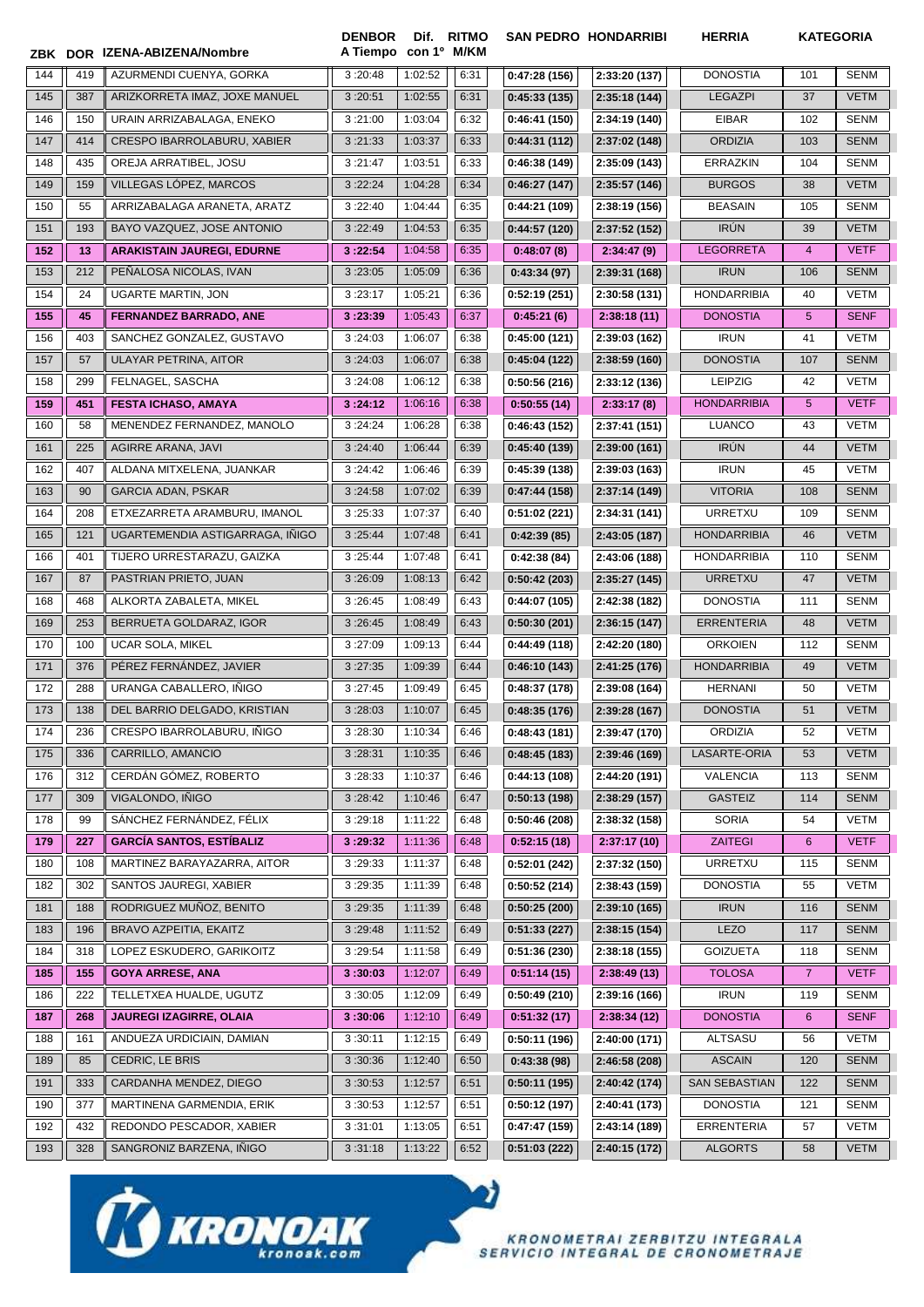|     |     | ZBK DOR IZENA-ABIZENA/Nombre    | <b>DENBOR</b><br>A Tiempo con 1º M/KM | Dif. RITMO         |              |                              | <b>SAN PEDRO HONDARRIBI</b> | <b>HERRIA</b>                       |                | <b>KATEGORIA</b> |
|-----|-----|---------------------------------|---------------------------------------|--------------------|--------------|------------------------------|-----------------------------|-------------------------------------|----------------|------------------|
| 194 | 374 | <b>ALZAGA FERVENZA, VANESSA</b> | 3:31:19                               | 1:13:23            | 6:52         | 0:48:50(10)                  | 2:42:29(14)                 | <b>ASTIGARRAGA</b>                  | $\overline{7}$ | <b>SENF</b>      |
| 195 | 375 | NAVARRO CELESTINO, ENDIKA       | 3:31:20                               | 1:13:24            | 6:52         | 0:48:50(184)                 | 2:42:30 (181)               | <b>DONOSTIA</b>                     | 123            | <b>SENM</b>      |
| 196 | 233 | URBISTAZU ARRIETA, IÑIGO        | 3:31:21                               | 1:13:25            | 6:52         | 0:46:33(148)                 | 2:44:48 (195)               | <b>DONOSTIA</b>                     | 59             | <b>VETM</b>      |
| 197 | 381 | ITURRIZA AIZPURUA, AXIER        | 3:31:28                               | 1:13:32            | 6:52         | 0:53:18(261)                 | 2:38:10 (153)               | <b>DONOSTIA</b>                     | 124            | <b>SENM</b>      |
| 198 | 211 | URIA UBARRETXENA, JUAN          | 3:32:31                               | 1:14:35            | 6:54         | 0:51:29(225)                 | 2:41:02 (175)               | <b>DONOSTIA</b>                     | 60             | <b>VETM</b>      |
| 199 | 158 | BERRUET MITXELENA, IÑAKI        | 3:32:34                               | 1:14:38            | 6:54         | 0:49:34(189)                 | 2:43:00 (185)               | <b>IRUN</b>                         | 61             | <b>VETM</b>      |
| 200 | 171 | IRIGOIEN IRIGOIEN, MIKEL        | 3:32:35                               | 1:14:39            | 6:54         | 0:49:34 (188)                | 2:43:01 (186)               | LESAKA                              | 125            | <b>SENM</b>      |
| 201 | 421 | APAOLAZA PEÑAGARICANO, GORKA    | 3:32:46                               | 1:14:50            | 6:54         | 0:50:44(205)                 | 2:42:02 (179)               | <b>DONOSTI</b>                      | 62             | <b>VETM</b>      |
| 202 | 194 | AYESA PASCUAL, ANDRÉS           | 3:32:50                               | 1:14:54            | 6:55         | 0:48:35(177)                 | 2:44:15 (190)               | <b>PAMPLONA</b>                     | 126            | <b>SENM</b>      |
| 203 | 111 | ALVAREZ OTERO, IÑIGO            | 3:33:06                               | 1:15:10            | 6:55         | 0:47:48(160)                 | 2:45:18 (199)               | <b>GASTEIZ</b>                      | 127            | <b>SENM</b>      |
| 204 | 156 | <b>GARCIA MORENO, KEPA</b>      | 3:33:08                               | 1:15:12            | 6:55         | 0:51:34(228)                 | 2:41:34 (178)               | <b>LEZO</b>                         | 63             | <b>VETM</b>      |
| 205 | 247 | <b>ARRATIBEL, ELIXABETE</b>     | 3:33:29                               | 1:15:33            | 6:56         | 0:49:29(11)                  | 2:44:00(15)                 | <b>DEBA</b>                         | 8              | <b>VETF</b>      |
| 206 | 175 | GELBENZU, GORKA                 | 3:33:43                               | 1:15:47            | 6:56         |                              |                             | <b>IRUN</b>                         | 128            | <b>SENM</b>      |
| 207 | 273 | AMUNDARAIN, JOANES              | 3:34:21                               | 1:16:25            | 6:58         | 0:50:49(211)<br>0:48:21(169) | 2:42:54 (184)               | <b>GASTEIZ</b>                      | 129            | <b>SENM</b>      |
|     | 458 | AGUIRRE CABALLERO, UNAI         |                                       |                    |              |                              | 2:46:00 (204)               |                                     | 64             | <b>VETM</b>      |
| 208 | 337 | GOIBURU, IÑIGO                  | 3:34:42                               | 1:16:46<br>1:16:51 | 6:58<br>6:58 | 0:49:27(187)                 | 2:45:15 (198)               | <b>VITORIA-GAZTEIZ</b>              | 130            | <b>SENM</b>      |
| 209 |     |                                 | 3:34:47                               |                    |              | 0:53:18(262)                 | 2:41:29 (177)               | <b>ERRENTERIA</b>                   |                |                  |
| 210 | 437 | DAMBOLENEA AGUINAGA, JON MIKEL  | 3:35:40                               | 1:17:44            | 7:00         | 0:52:48(254)                 | 2:42:52 (183)               | <b>DONOSTIA</b>                     | 131            | <b>SENM</b>      |
| 211 | 384 | <b>GARMENDIA RUFO, IVAN</b>     | 3:35:58                               | 1:18:02            | 7:01         | 0:46:10(144)                 | 2:49:48 (221)               | <b>HONDARRIBIA</b><br><b>PASAIA</b> | 132            | <b>SENM</b>      |
| 212 | 101 | ZUBELZU PUY, JOSU               | 3:36:05                               | 1:18:09            | 7:01         | 0:51:38(231)                 | 2:44:27 (193)               |                                     | 133            | <b>SENM</b>      |
| 213 | 47  | CARRASCO MANCHADO, DAVID        | 3:36:06                               | 1:18:10            | 7:01         | 0:50:10(194)                 | 2:45:56 (203)               | <b>DONOSTIA</b>                     | 134            | <b>SENM</b>      |
| 214 | 448 | OBREGÓN GUTIÉRREZ, UNAI         | 3:36:09                               | 1:18:13            | 7:01         | 0:51:44(237)                 | 2:44:25 (192)               | <b>ELIZONDO</b>                     | 65             | <b>VETM</b>      |
| 215 | 115 | CANCIO FERNÁNDEZ, JORGE         | 3:36:37                               | 1:18:41            | 7:02         | 0:51:54(240)                 | 2:44:43 (194)               | <b>LUGO</b>                         | 135            | <b>SENM</b>      |
| 216 | 279 | <b>GARCÍA GONZALO, CRISTINA</b> | 3:36:51                               | 1:18:55            | 7:02         | 0:49:59(13)                  | 2:46:52(17)                 | <b>IRUN</b>                         | 9              | <b>VETF</b>      |
| 217 | 174 | OLAZAGOITIA RODRIGUEZ, JAVIER   | 3:37:06                               | 1:19:10            | 7:03         | 0:51:16(223)                 | 2:45:50 (202)               | LASARTE-ORIA                        | 66             | <b>VETM</b>      |
| 218 | 59  | BARANDARAIN CABALLERO, IKER     | 3:37:12                               | 1:19:16            | 7:03         | 0:50:59(219)                 | 2:46:13 (206)               | <b>ARESO</b>                        | 136            | <b>SENM</b>      |
| 219 | 281 | PLATA ETXEBERRIA, JON           | 3:37:49                               | 1:19:53            | 7:04         | 0:48:54(185)                 | 2:48:55 (216)               | <b>RENTERIA</b>                     | 137            | <b>SENM</b>      |
| 220 | 360 | <b>BEN ALI, AHMED</b>           | 3:38:00                               | 1:20:04            | 7:05         | 0:48:33(174)                 | 2:49:27 (217)               | <b>HERNANI</b>                      | 138            | <b>SENM</b>      |
| 221 | 341 | GARCIANDIA LORENZO, ANDER       | 3:38:13                               | 1:20:17            | 7:05         | 0:53:16(260)                 | 2:44:57 (196)               | <b>IRUN</b>                         | 139            | <b>SENM</b>      |
| 222 | 292 | ASURMENDI ETXARTE, UNAI         | 3:38:18                               | 1:20:22            | 7:05         | 0:53:07(257)                 | 2:45:11 (197)               | <b>BERGARA</b>                      | 67             | <b>VETM</b>      |
| 223 | 311 | LETE GOMEZ, MIKEL               | 3:38:25                               | 1:20:29            | 7:05         | 0:48:33(175)                 | 2:49:52 (222)               | <b>DONOSTIA</b>                     | 68             | <b>VETM</b>      |
| 224 | 22  | JAURRIETA URRUTIA, MIKEL        | 3:38:30                               | 1:20:34            | 7:06         | 0:52:18(249)                 | 2:46:12 (205)               | <b>HONDARRIBIA</b>                  | 140            | <b>SENM</b>      |
| 225 | 324 | ARZA MOZO, MIKEL                | 3:38:37                               | 1:20:41            | 7:06         | 0:47:57(163)                 | 2:50:40 (227)               | <b>DONOSTIA</b>                     | 141            | <b>SENM</b>      |
| 226 | 74  | OMATOS URIARTE, ALEX            | 3:38:39                               | 1:20:43            | 7:06         | 0:52:19(250)                 | 2:46:20 (207)               | <b>HONDARRIBIA</b>                  | 69             | <b>VETM</b>      |
| 227 | 81  | <b>MYERS, ABIGAIL</b>           | 3:38:50                               | 1:20:54            | 7:06         | 0:54:10(22)                  | 2:44:40(16)                 | <b>DONOSTI</b>                      | 8              | <b>SENF</b>      |
| 228 | 462 | MARIÑELARENA ARRIZABALAGA, IKER | 3:38:59                               | 1:21:03            | 7:07         | 0:51:41(233)                 | 2:47:18 (210)               | <b>ERRENTERIA</b>                   | 142            | SENM             |
| 229 | 314 | PÉREZ SOLERA, SERGIO            | 3:39:00                               | 1:21:04            | 7:07         | 0:51:41(234)                 | 2:47:19(211)                | <b>ERRENTERIA</b>                   | 143            | <b>SENM</b>      |
| 230 | 77  | CEPEDA, DIONI                   | 3:39:10                               | 1:21:14            | 7:07         | 0:48:40(179)                 | 2:50:30 (225)               | <b>BERGARA</b>                      | 144            | SENM             |
| 231 | 457 | PARRÓN LUCEÑO, JAVIER           | 3:39:11                               | 1:21:15            | 7:07         | 0:47:59(165)                 | 2:51:12(229)                | <b>VILLABONA</b>                    | 145            | <b>SENM</b>      |
| 232 | 263 | <b>ESNAL FAILDE. IGNACIO</b>    | 3:39:13                               | 1:21:17            | 7:07         | 0:48:01(166)                 | 2:51:12 (228)               | VILLABONA                           | 70             | VETM             |
| 233 | 396 | GURRUTXAGA REKARTE, JON         | 3:39:17                               | 1:21:21            | 7:07         | 0:47:51(162)                 | 2:51:26(230)                | <b>IRUN</b>                         | 146            | <b>SENM</b>      |
| 234 | 388 | LÓPEZ GONZÁLEZ, RAÚL            | 3:39:21                               | 1:21:25            | 7:07         | 0:53:33(266)                 | 2:45:48 (201)               | SAN SEBASTIÁN                       | 147            | <b>SENM</b>      |
| 235 | 271 | AYESTARAN PRADILLA, AIERT       | 3:39:26                               | 1:21:30            | 7:07         | 0:53:38(271)                 | 2:45:48 (200)               | <b>DONOSTIA</b>                     | 71             | <b>VETM</b>      |
| 236 | 386 | ACOSTA FIERRO, NACHO            | 3:39:38                               | 1:21:42            | 7:08         | 0:48:01(167)                 | 2:51:37 (231)               | <b>ERRENTERIA</b>                   | 148            | SENM             |
| 237 | 199 | BENITO MEAZA, ALBERTO           | 3:39:41                               | 1:21:45            | 7:08         | 0:44:34(113)                 | 2:55:07 (242)               | <b>IRUN</b>                         | 72             | <b>VETM</b>      |
| 238 | 219 | SOFFRITTI, JACOPO               | 3:40:06                               | 1:22:10            | 7:09         | 0:47:50(161)                 | 2:52:16 (234)               | <b>ESTELLA</b>                      | 149            | <b>SENM</b>      |
| 240 | 411 | OLLO IRIARTE, EUGENIO           | 3:40:35                               | 1:22:39            | 7:10         | 0:50:59(218)                 | 2:49:36 (219)               | <b>IRUN</b>                         | 74             | <b>VETM</b>      |
| 239 | 313 | URZAINKI BEORLEGUI, PEDRO       | 3:40:35                               | 1:22:39            | 7:10         | 0:50:50(213)                 | 2:49:45 (220)               | <b>VILLAVA</b>                      | 73             | <b>VETM</b>      |
| 241 | 151 | LARRION PEÑA, EKAITZ            | 3:40:36                               | 1:22:40            | 7:10         | 0:51:02(220)                 | 2:49:34 (218)               | <b>IRUN</b>                         | 150            | <b>SENM</b>      |
| 242 | 416 | JUBIN ABALOS, DANIEL            | 3:40:41                               | 1:22:45            | 7:10         | 0:53:35(270)                 | 2:47:06 (209)               | <b>TOLOSA</b>                       | 75             | VETM             |
| 243 | 23  | LOPETEGI GOMEZ, IÑAKI           | 3:40:57                               | 1:23:01            | 7:10         | 0:50:17(199)                 | 2:50:40 (226)               | PASAI DONIBANE                      | 76             | <b>VETM</b>      |

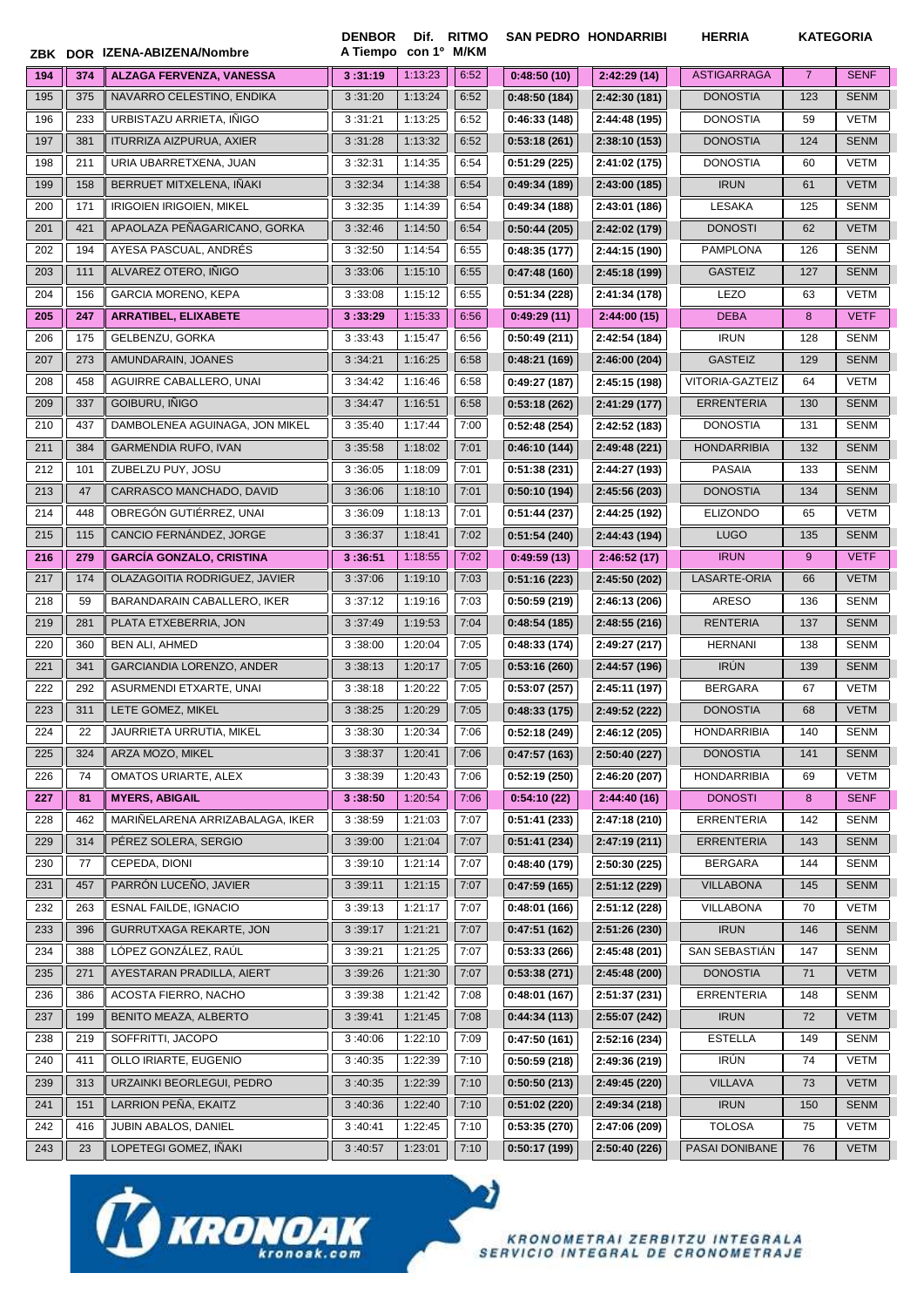|     |     | ZBK DOR IZENA-ABIZENA/Nombre                     | <b>DENBOR</b><br>A Tiempo con 1º M/KM | Dif.               | <b>RITMO</b> |                              | <b>SAN PEDRO HONDARRIBI</b>   | <b>HERRIA</b>                     |            | <b>KATEGORIA</b>           |
|-----|-----|--------------------------------------------------|---------------------------------------|--------------------|--------------|------------------------------|-------------------------------|-----------------------------------|------------|----------------------------|
| 244 | 454 | PINEDA IBARZABAL, OIER                           | 3:41:12                               | 1:23:16            | 7:11         | 0:50:22()                    | 2:50:50()                     | <b>DONOSTIA</b>                   | 151        | <b>SENM</b>                |
| 245 | 453 | CIRIA MORENO, IBAN                               | 3:41:17                               | 1:23:21            | 7:11         | 0:50:23()                    | 2:50:54()                     | <b>DONOSTIA</b>                   | 77         | <b>VETM</b>                |
| 246 | 455 | MARTINEZ ODRIA, TODOR                            | 3:41:18                               | 1:23:22            | 7:11         | 0:50:24()                    | 2:50:54()                     | <b>DONOSTIA</b>                   | 152        | <b>SENM</b>                |
| 247 | 110 | LÓPEZ CONDE, JAVI                                | 3:41:21                               | 1:23:25            | 7:11         | 0:50:54(215)                 | 2:50:27 (224)                 | <b>LEGAZPI</b>                    | 78         | <b>VETM</b>                |
| 248 | 399 | GAYARRE LESACA, PATXI                            | 3:41:37                               | 1:23:41            | 7:12         | 0:53:02(256)                 | 2:48:35 (212)                 | <b>IRUÑA</b>                      | 79         | <b>VETM</b>                |
| 249 | 412 | CAMPOS URRESTARAZU, MIGUEL                       | 3:42:11                               | 1:24:15            | 7:13         | 0:53:33(267)                 | 2:48:38 (215)                 | <b>DONOSTIA</b>                   | 80         | <b>VETM</b>                |
| 250 | 417 | ETXABE MUJIKA, DAVID                             | 3:42:12                               | 1:24:16            | 7:13         | 0:53:34(269)                 | 2:48:38 (214)                 | <b>TOLOSA</b>                     | 81         | <b>VETM</b>                |
| 251 | 269 | LOPEZ RODRIGUEZ, DAMASO                          | 3:42:25                               | 1:24:29            | 7:13         | 0:49:16(186)                 | 2:53:09 (239)                 | <b>DONOSTIA</b>                   | 82         | <b>VETM</b>                |
| 252 | 398 | LÓPEZ GUITERA, IÑIGO                             | 3:42:29                               | 1:24:33            | 7:13         | 0:50:01(192)                 | 2:52:28 (235)                 | <b>HONDARRIBIA</b>                | 83         | <b>VETM</b>                |
| 253 | 356 | UGATEMENDIA ARBELEGI, ELORRI                     | 3:42:34                               | 1:24:38            | 7:14         | 0:53:57(272)                 | 2:48:37 (213)                 | <b>IRURA</b>                      | 153        | <b>SENM</b>                |
| 254 | 66  | SORZABALBERE TEJERO, ALBERTO                     | 3:43:10                               | 1:25:14            | 7:15         | 0:53:13(258)                 | 2:49:57 (223)                 | <b>IRUN</b>                       | 84         | <b>VETM</b>                |
| 255 | 325 | DE LA FUENTE HILARIO, ARANTXI                    | 3:43:31                               | 1:25:35            | 7:15         | 0:49:52(12)                  | 2:53:39(20)                   | <b>BERGARA</b>                    | 10         | <b>VETF</b>                |
| 256 | 358 | NAVARRO GAMARRA, JOSÉ LUIS                       | 3:43:41                               | 1:25:45            | 7:16         | 0:52:03(244)                 | 2:51:38 (232)                 | ALMAZAN                           | 85         | VETM                       |
| 257 | 237 | LUENGO LASA, HARKAITZ                            | 3:43:42                               | 1:25:46            | 7:16         | 0:49:47(190)                 | 2:53:55 (240)                 | <b>DONOSTIA</b>                   | 86         | <b>VETM</b>                |
| 258 | 308 | <b>TESTARD, JULIEN</b>                           | 3:43:50                               | 1:25:54            | 7:16         | 0:48:44 (182)                | 2:55:06 (241)                 | SOUSTONS                          | 154        | <b>SENM</b>                |
| 259 | 160 | DOMAIKA, AITOR                                   | 3:44:29                               | 1:26:33            | 7:17         | 0:51:27(224)                 | 2:53:02 (238)                 | <b>ORDIZIA</b>                    | 155        | <b>SENM</b>                |
| 260 | 215 | <b>BOLINAGA IRACHETA, ASIER</b>                  | 3:44:29                               | 1:26:33            | 7:17         | 0:45:24(131)                 | 2:59:05 (249)                 | <b>DONOSTIA</b>                   | 156        | <b>SENM</b>                |
| 261 | 28  | MONTERO ALVAREZ, LUISMA                          | 3:44:34                               | 1:26:38            | 7:17         | 0:47:59(164)                 | 2:56:35 (244)                 | <b>SAN SEBASTIAN</b>              | 87         | <b>VETM</b>                |
| 262 | 216 | DOMÍNGUEZ NORATO, LUIS MIGUEL                    | 3:44:46                               | 1:26:50            | 7:18         | 0:52:57(255)                 | 2:51:49 (233)                 | <b>DONOSTIA</b>                   | 88         | VETM                       |
| 263 | 224 | ALONSO LÓPEZ DE LETONA, OSCAR                    | 3:45:05                               | 1:27:09            | 7:18         | 0:52:17(248)                 | 2:52:48 (237)                 | <b>ZAITEGI</b>                    | 157        | <b>SENM</b>                |
| 264 | 321 | <b>CORBALAN GONZALEZ, MIREIA</b>                 | 3:45:43                               | 1:27:47            | 7:20         | 0:54:08(21)                  | 2:51:35(18)                   | <b>HONDARRIBIA</b>                | 11         | <b>VETF</b>                |
| 265 | 340 | <b>ELORTEGUI, OIHANA</b>                         | 3:45:44                               | 1:27:48            | 7:20         | 0:54:08(20)                  | 2:51:36(19)                   | <b>IRUN</b>                       | 12         | <b>VETF</b>                |
| 266 | 291 | GUILLAUME, KOEGLER                               | 3:46:10                               | 1:28:14            | 7:21         | 0:53:25(264)                 | 2:52:45 (236)                 | <b>BIGANOS</b>                    | 158        | <b>SENM</b>                |
| 267 | 272 | LE SEGUILLON, PHILIPPE                           | 3:47:06                               | 1:29:10            | 7:22         | 0:48:29(171)                 | 2:58:37 (248)                 | .UZ SAINT SAUVEU <b>I</b>         | 89         | <b>VETM</b>                |
| 268 | 480 | XABI, CARRERA                                    | 3:48:11                               | 1:30:15            | 7:25         | 0:52:14(246)                 | 2:55:57 (243)                 |                                   | 90         | VETM                       |
| 269 | 300 | <b>IRURETA PADRONES, EDURNE</b>                  | 3:48:46                               | 1:30:50            | 7:26         | 0:52:47(19)                  | 2:55:59(21)                   | <b>ERRENTERIA</b>                 | 13         | <b>VETF</b>                |
| 270 | 191 | IRIARTE ARTOZQUI, IVÁN                           | 3:48:54                               | 1:30:58            | 7:26         | 0:50:46(207)                 | 2:58:08 (246)                 | <b>PAMPLONA</b>                   | 91         | <b>VETM</b>                |
| 271 | 246 | LABAT VILLALBA, IÑIGO                            | 3:49:35                               | 1:31:39            | 7:27         | 0:51:47(239)                 | 2:57:48 (245)                 | <b>PAMPLONA</b>                   | 92         | <b>VETM</b>                |
| 272 | 466 | <b>BADIOLA PRIETO, ASIER</b>                     | 3:50:22                               | 1:32:26            | 7:29         | 0:51:57(241)                 | 2:58:25 (247)                 | <b>LEZO</b>                       | 159        | <b>SENM</b>                |
| 273 | 209 | MOLINERO UGALDE, JUANMA                          | 3:51:30                               | 1:33:34            | 7:31         | 0:51:44(238)                 | 2:59:46 (252)                 | <b>BERA</b>                       | 93         | <b>VETM</b>                |
| 274 | 229 | SAVEDRA PEREZ, GONZALO                           | 3:51:48                               | 1:33:52            | 7:32         | 0:51:42(236)                 | 3:00:06(255)                  | <b>HERNANI</b>                    | 94         | VETM                       |
| 275 | 289 | <b>UDAETA URIARTE, ZIGOR</b>                     | 3:53:42                               | 1:35:46            | 7:35         | 0:51:39(232)                 | 3:02:03(258)                  | <b>AMURRIO</b>                    | 160        | <b>SENM</b>                |
| 276 | 430 | LÓPEZ DE IPIÑA GONZÁLEZ DE ARTAZA,               | 3:54:01                               | 1:36:05            | 7:36         | 0:54:12(277)                 | 2:59:49 (253)                 | VITORIA-GASTEIZ                   | 95         | <b>VETM</b>                |
| 277 | 35  | MENDIA ZUFIAURRE, JON MIKEL                      | 3:54:35                               | 1:36:39            | 7:37         | 0:53:14(259)                 | 3:01:21(256)                  | ZUMARRAGA                         | 161        | <b>SENM</b>                |
| 278 | 235 | ARBURUA BERRUETA, MIGUEL                         | 3:55:25                               | 1:37:29            | 7:39         | 0:52:16(247)                 | 3:03:09(262)                  | <b>HONDARRIBIA</b>                | 96         | <b>VETM</b>                |
| 279 | 178 | BLANCO, MANU                                     | 3:55:44                               | 1:37:48            | 7:39         | 0:54:23(278)                 | 3:01:21 (257)                 | <b>URRETXU</b>                    | 97         | <b>VETM</b>                |
| 280 | 425 | CARCEDO MARTÍN, GUILLERMO                        | 3:55:45                               | 1:37:49            | 7:39         | 0:52:47(253)                 | 3:02:58(261)                  | <b>DONOSTIA</b>                   | 162        | <b>SENM</b>                |
| 281 | 48  | <b>JAKOBSSON, EMMA</b>                           | 3:55:54                               | 1:37:58            | 7:40         | 0:51:20(16)                  | 3:04:34(23)                   | <b>SAN SEBASTIAN</b>              | 14         | <b>VETF</b>                |
| 282 | 393 | ETXEBERRIA IRAZUSTA, JOSEBA                      | 3:55:56                               | 1:38:00            | 7:40         | 0:52:44 (252)                | 3:03:12(263)                  | <b>TOLOSA</b>                     | 163        | <b>SENM</b>                |
| 283 | 426 | ETXEZARRETA ESPARZA, ION                         | 3:55:57                               | 1:38:01            | 7:40         | 0:56:29(300)                 | 2:59:28 (250)                 | <b>ERRENTERIA</b>                 | 98         | <b>VETM</b>                |
| 284 | 284 | BERNAL, JOSE                                     | 3:56:03                               | 1:38:07            | 7:40         | 0:56:23(297)                 | 2:59:40 (251)                 | ANGLET                            | 99         | VETM                       |
| 285 | 420 | ILTZARBE RUIZ, GORKA                             | 3:56:24                               | 1:38:28            | 7:41         | 0:47:38(157)                 | 3:08:46(274)                  | <b>DONOSTIA</b>                   | 164        | <b>SENM</b>                |
| 286 | 255 | OCHOA ORONOZ, MIKEL JOSEBA                       | 3:56:25                               | 1:38:29            | 7:41         | 0:56:27(299)                 | 2:59:58 (254)                 | <b>HONDARRIBIA</b>                | 100        | <b>VETM</b>                |
| 287 | 344 | RETAMOSA GOIKOETXEA, BORJA                       | 3:56:58                               | 1:39:02            | 7:42         | 0:50:49(209)                 | 3:06:09(269)                  | <b>IRUN</b>                       | 165        | <b>SENM</b>                |
| 288 | 394 | ALZUGARAY URTIZBEREA, MIKEL                      | 3:56:59                               | 1:39:03            | 7:42         | 0:50:50(212)                 | 3:06:09(268)                  | <b>IRUN</b>                       | 166        | <b>SENM</b>                |
| 289 | 464 | URIARTE PRECIADO, AITOR                          | 3:57:03                               | 1:39:07            | 7:42         | 0:54:36(281)                 | 3:02:27(259)                  | <b>BILBAO</b>                     | 101        | <b>VETM</b>                |
| 290 | 450 | MADARIAGA UNCETA-BARRENECHEA, J                  | 3:57:14                               | 1:39:18            | 7:42         | 0:53:33(268)                 | 3:03:41(265)                  | <b>DONOSTIA</b>                   | 102        | <b>VETM</b>                |
| 291 | 204 | OCARIZ ACORDAGOITIA, AMALIA                      | 3:57:29                               | 1:39:33            | 7:43         | 0:57:17(27)                  | 3:00:12(22)                   | <b>DONOSTIA</b>                   | 15         | <b>VETF</b><br><b>VETM</b> |
| 292 | 184 | IZA ARANBARRI, MIKEL<br>BARCELONA YANGUAS, IÑAKI | 3:57:34<br>3:58:14                    | 1:39:38<br>1:40:18 | 7:43<br>7:44 | 0:54:11(276)<br>0:55:25(287) | 3:03:23(264)<br>3:02:49 (260) | <b>GASTEIZ</b><br><b>DONOSTIA</b> | 103<br>167 | <b>SENM</b>                |
| 293 | 323 |                                                  |                                       |                    |              |                              |                               |                                   |            |                            |



KRONOMETRAI ZERBITZU INTEGRALA<br>SERVICIO INTEGRAL DE CRONOMETRAJE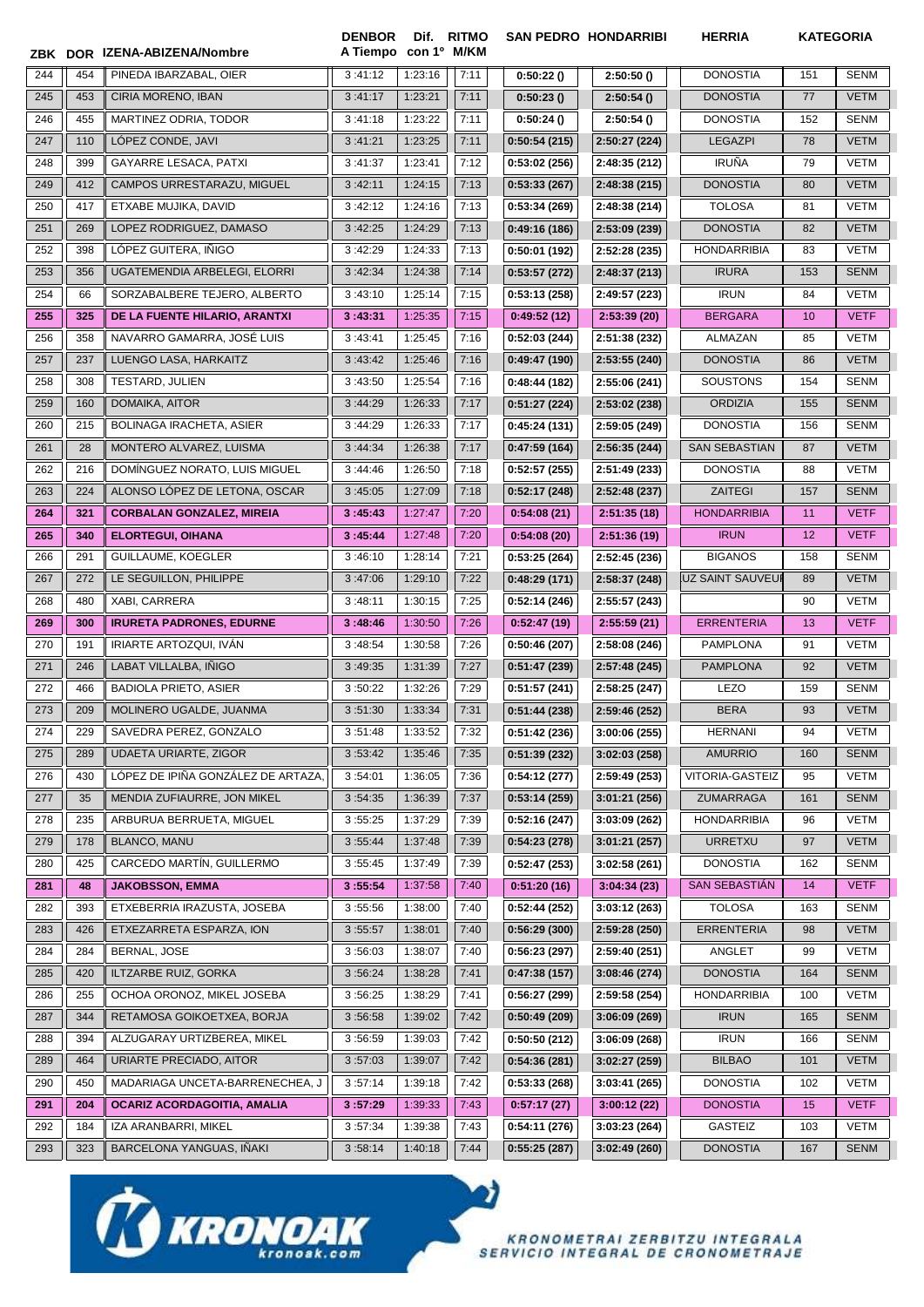|            |     | ZBK DOR IZENA-ABIZENA/Nombre       | <b>DENBOR</b><br>A Tiempo | Dif. RITMO<br>con 1º M/KM |      |               | <b>SAN PEDRO HONDARRIBI</b> | <b>HERRIA</b>           |     | <b>KATEGORIA</b> |
|------------|-----|------------------------------------|---------------------------|---------------------------|------|---------------|-----------------------------|-------------------------|-----|------------------|
| 294        | 422 | ARCELUS LASA. JOSEAN               | 3:58:37                   | 1:40:41                   | 7:45 | 0:54:03(274)  | 3:04:34 (266)               | <b>HERNANI</b>          | 104 | <b>VETM</b>      |
| 295        | 467 | IRAZUSTABARRENA AGIRREZABALA, U    | 3:58:41                   | 1:40:45                   | 7:45 | 0:54:06(275)  | 3:04:35(267)                | <b>ERRENTERIA</b>       | 168 | <b>SENM</b>      |
| 296        | 182 | PUY, KEPA                          | 3:58:54                   | 1:40:58                   | 7:45 | 0:50:56(217)  | 3:07:58 (272)               | <b>ERRENTERIA</b>       | 105 | VETM             |
| 297        | 73  | ALZA ESPINOSA, LUI MIGUEL          | 3:59:56                   | 1:42:00                   | 7:47 | 0:51:42(235)  | 3:08:14(273)                | <b>VITORIA-GASTEIZ</b>  | 106 | VETM             |
| 298        | 129 | <b>NAVARRO PEREZ, ENARA</b>        | 4:00:21                   | 1:42:25                   | 7:48 | 0:54:43(24)   | 3:05:38(24)                 | <b>IRUN</b>             | 9   | <b>SENF</b>      |
| 299        | 316 | FERNANDEZ, MAIKEL                  | 4:00:28                   | 1:42:32                   | 7:48 | 0:51:36(229)  | 3:08:52(275)                | <b>ANDOAIN</b>          | 169 | <b>SENM</b>      |
| 300        | 382 | FERNÁNDEZ DE NOGRARO, IÑIGO        | 4:01:18                   | 1:43:22                   | 7:50 | 0:52:10(245)  | 3:09:08 (276)               | <b>BILBAO</b>           | 107 | <b>VETM</b>      |
| 301        | 395 | PELAYO HERNANSANZ, JOSE MANUEL     | 4:01:28                   | 1:43:32                   | 7:50 | 0:50:45(206)  | 3:10:43(278)                | <b>IRUN</b>             | 170 | <b>SENM</b>      |
| 302        | 286 | LARRION BUJANDA, AITOR             | 4:03:07                   | 1:45:11                   | 7:54 | 0:49:57(191)  | 3:13:10 (280)               | <b>LODOSA</b>           | 108 | <b>VETM</b>      |
| 303        | 305 | CASALS JENÉ, JUAN                  | 4:03:41                   | 1:45:45                   | 7:55 | 0:56:12(296)  | 3:07:29(270)                | <b>ZUMAIA</b>           | 109 | <b>VETM</b>      |
| 304        | 283 | BALETA POLA, JAVIER                | 4:03:48                   | 1:45:52                   | 7:55 | 0:56:11(295)  | 3:07:37 (271)               | <b>TAUSTE</b>           | 171 | <b>SENM</b>      |
| 305        | 130 | HERNANDEZ ALFARAZ, EVA             | 4:04:55                   | 1:46:59                   | 7:57 | 0:54:54(25)   | 3:10:01(25)                 | <b>VITORIA-GASTEIZ</b>  | 16  | <b>VETF</b>      |
| 306        | 220 | <b>ALONSO MIGUEL, SONIA</b>        | 4:07:35                   | 1:49:39                   | 8:02 | 0:54:21(23)   | 3:13:14(26)                 | <b>ETXAURI</b>          | 17  | <b>VETF</b>      |
| 307        | 75  | LERTXUNDI EIZAGUIRRE, SANTIAGO     | 4:07:49                   | 1:49:53                   | 8:03 | 0:57:12(303)  | 3:10:37 (277)               | <b>IRURITA</b>          | 110 | <b>VETM</b>      |
| 308        | 239 | TOLOSA BLANCO. JOSÉ MANUEL         | 4:07:59                   | 1:50:03                   | 8:03 | 0:54:26(279)  | 3:13:33(281)                | <b>IRÚN</b>             | 111 | <b>VETM</b>      |
| 309        | 46  | ALDASORO ALBERRO, JOSEBA           | 4:09:52                   | 1:51:56                   | 8:07 | 0:50:32(202)  | 3:19:20 (286)               | <b>ERRENTERIA</b>       | 172 | <b>SENM</b>      |
| 310        | 123 | ELGORRIAGA KUNZE, MARCOS           | 4:10:17                   | 1:52:21                   | 8:08 | 0:58:34(307)  | 3:11:43 (279)               | <b>HONDARRIBIA</b>      | 112 | <b>VETM</b>      |
| 311        | 153 | ALVAREZ FRANCO, ROBERTO            | 4:10:29                   | 1:52:33                   | 8:08 | 0:55:45(290)  | 3:14:44(283)                | <b>ERRENTERIA</b>       | 173 | <b>SENM</b>      |
| 312        | 168 | <b>HERNANDEZ CARO, M JOSE</b>      | 4:10:55                   | 1:52:59                   | 8:09 | 0:57:18(28)   | 3:13:37(27)                 | <b>IRUN</b>             | 18  | <b>VETF</b>      |
| 313        | 102 | BLAZQUEZ BESCOS, JOSE LUIS         | 4:11:59                   | 1:54:03                   | 8:11 | 0:57:41(306)  | 3:14:18 (282)               | <b>BARBASTRO</b>        | 113 | <b>VETM</b>      |
| 314        | 275 | BUSTAMANTE LEZANA, RICARDO         | 4:12:06                   | 1:54:10                   | 8:11 | 0:48:41(180)  | 3:23:25 (288)               | DONOSTIA-SAN            | 114 | <b>VETM</b>      |
| 315        | 303 | UGARTEMENDIA ADURIZ, IMANOL        | 4:15:30                   | 1:57:34                   | 8:18 | 0:53:58(273)  | 3:21:32(287)                | <b>IRUN</b>             | 174 | <b>SENM</b>      |
| 316        | 373 | UNCETA SUÁREZ, MANUEL              | 4:15:32                   | 1:57:36                   | 8:18 | 0:56:44(302)  | 3:18:48(284)                | <b>LEIOA</b>            | 115 | VETM             |
| 317        | 372 | <b>BÁRCENA AZCORRA, ANA</b>        | 4:15:34                   | 1:57:38                   | 8:18 | 0:56:45(26)   | 3:18:49(28)                 | <b>GETXO</b>            | 19  | <b>VETF</b>      |
| 318        | 231 | GAY, RALPH                         | 4:17:55                   | 1:59:59                   | 8:22 | 0:59:06(309)  | 3:18:49 (285)               | <b>DONOSTIA</b>         | 116 | <b>VETM</b>      |
| 319        | 163 | MARTINEZ GIMENO, VICTOR MANUEL     | 4:19:40                   | 2:01:44                   | 8:26 | 0:54:51(283)  | 3:24:49 (290)               | ZARAGOZA                | 117 | <b>VETM</b>      |
| 320        | 242 | CALVO GAN, DANIEL                  | 4:21:02                   | 2:03:06                   | 8:29 | 0:55:26(289)  | 3:25:36 (291)               | <b>MADRID</b>           | 118 | <b>VETM</b>      |
| 321        | 264 | EGAÑA SANTAMARINA, IGOR            | 4:21:20                   | 2:03:24                   | 8:29 | 0:57:14(304)  | 3:24:06 (289)               | <b>DONOSTIA</b>         | 119 | <b>VETM</b>      |
| 322        | 262 | GOMEZ USABIAGA, BORJA              | 4:21:53                   | 2:03:57                   | 8:30 | 0:55:26(288)  | 3:26:27 (294)               | <b>IOSTIA SAN SEBAS</b> | 120 | VETM             |
| 323        | 350 | CONDE ASTIZ, JAIME                 | 4:22:09                   | 2:04:13                   | 8:31 | 0:56:02(293)  | 3:26:07 (292)               | <b>IRUN</b>             | 121 | <b>VETM</b>      |
| 324        | 370 | MARTINEZ DE MARANON YANGUAS, DIE   | 4:22:23                   | 2:04:27                   | 8:31 | 0:55:13(285)  | 3:27:10 (295)               | <b>DONOSTIA</b>         | 122 | VETM             |
| 325        | 418 | OYANGUREN GARCIA, AITOR            | 4:22:43                   | 2:04:47                   | 8:32 | 0:53:24(263)  | 3:29:19 (299)               | <b>IRUN</b>             | 175 | <b>SENM</b>      |
| 326        | 162 | ARAN BARANDIARAN, JOSEBA IMANOL    | 4:23:48                   | 2:05:52                   | 8:34 | 0:56:35(301)  | 3:27:13 (296)               | LAZKAO                  | 123 | VETM             |
| 327        | 335 | MONTALVILLO GÓMEZ, ROBERTO         | 4:24:10                   | 2:06:14                   | 8:35 | 0:56:05(294)  | 3:28:05(297)                | <b>DONOSTIA</b>         | 124 | <b>VETM</b>      |
| 328        | 177 | <b>SANCHEZ MARCEN, MARI JOSE</b>   | 4:25:03                   | 2:07:07                   | 8:36 | 1:01:40(33)   | 3:23:23(29)                 | <b>ANSOAIN</b>          | 20  | <b>VETF</b>      |
| 329        | 415 | <b>BAGUES BAFALUY, JAVIER</b>      | 4:25:18                   | 2:07:22                   | 8:37 | 0:59:05(308)  | 3:26:13(293)                | <b>ERRENTIA</b>         | 125 | <b>VETM</b>      |
| 330        | 103 | MERINO MORENO, ORLANDO             | 4:25:27                   | 2:07:31                   | 8:37 | 0:55:21(286)  | 3:30:06 (300)               | <b>PAMPLONA</b>         | 126 | VETM             |
| 331        | 250 | <b>GARCIA CERRO, MARIA DEL MAR</b> | 4:25:28                   | 2:07:32                   | 8:37 | 0:59:20(32)   | 3:26:08(30)                 | <b>ERRENTERIA</b>       | 21  | <b>VETF</b>      |
| 332        | 113 | <b>BAHON GENOVES, VANESSA</b>      | 4:25:29                   | 2:07:33                   | 8:37 | 0:59:07(31)   | 3:26:22(31)                 | <b>DONOSTIA</b>         | 22  | <b>VETF</b>      |
| 333        | 70  | FERNÁNDEZ ZAMARREÑO, MONTSE        | 4:25:30                   | 2:07:34                   | 8:37 | 0:59:06(30)   | 3:26:24(32)                 | <b>IRUN</b>             | 23  | <b>VETF</b>      |
| 334        | 144 | ERAUZKIN LOPEZ, GARIKOITZ          | 4:25:46                   | 2:07:50                   | 8:38 | 0:57:30(305)  | 3:28:16 (298)               | <b>LEGUTIO</b>          | 127 | VETM             |
| 335        | 362 | <b>ECHEVARRIA LOPEZ, ITZIAR</b>    | 4:26:23                   | 2:08:27                   | 8:39 | 0:58:58(29)   | 3:27:25(33)                 | <b>VITORIA</b>          | 24  | <b>VETF</b>      |
| 336        | 230 | MORENO RICO, DIEGO                 | 4:26:46                   | 2:08:50                   | 8:40 | 0:54:42(282)  | 3:32:04(301)                | <b>DONOSTIA</b>         | 128 | VETM             |
| 337        | 244 | MONEDERO VICENTE, IÑAKI            | 4:27:06                   | 2:09:10                   | 8:40 | 0:53:27(265)  | 3:33:39(303)                | <b>DONOSTI</b>          | 129 | VETM             |
| 338        | 385 | LARRA ZABALEGUI, JOSU              | 4:30:54                   | 2:12:58                   | 8:48 | 0:54:58(284)  | 3:35:56(305)                | <b>HONDARRIBIA</b>      | 130 | VETM             |
| 339        | 241 | GUERRERO DE BENITO, JAIME          | 4:31:01                   | 2:13:05                   | 8:48 | 0:55:54(292)  | 3:35:07 (304)               | ARMA DE ESTERUE         | 131 | VETM             |
| 340        | 234 | MUNIOZGUREN ARTEAGOITIA, KOLDO     | 4:34:09                   | 2:16:13                   | 8:54 | 0:56:25(298)  | 3:37:44 (306)               | <b>FIKA</b>             | 132 | VETM             |
| 341        | 63  | ARRONIZ EGUILAZ, TXEMA             | 4:34:14                   | 2:16:18                   | 8:54 | 1:01:50 (310) | 3:32:24 (302)               | <b>VITORIA</b>          | 176 | <b>SENM</b>      |
| 342        | 27  | MERINO MORENO, IVAN                | 4:37:04                   | 2:19:08                   | 9:00 | 0:55:53(291)  | 3:41:11 (307)               | <b>LODOSA</b>           | 133 | VETM             |
| <b>DNF</b> | 346 | SODUPE BELTRÁN, JAVIER             |                           |                           |      | 0:38:23(29)   | $\mathbf 0$                 | <b>IRÚN</b>             |     | <b>SENM</b>      |

 $\bullet$